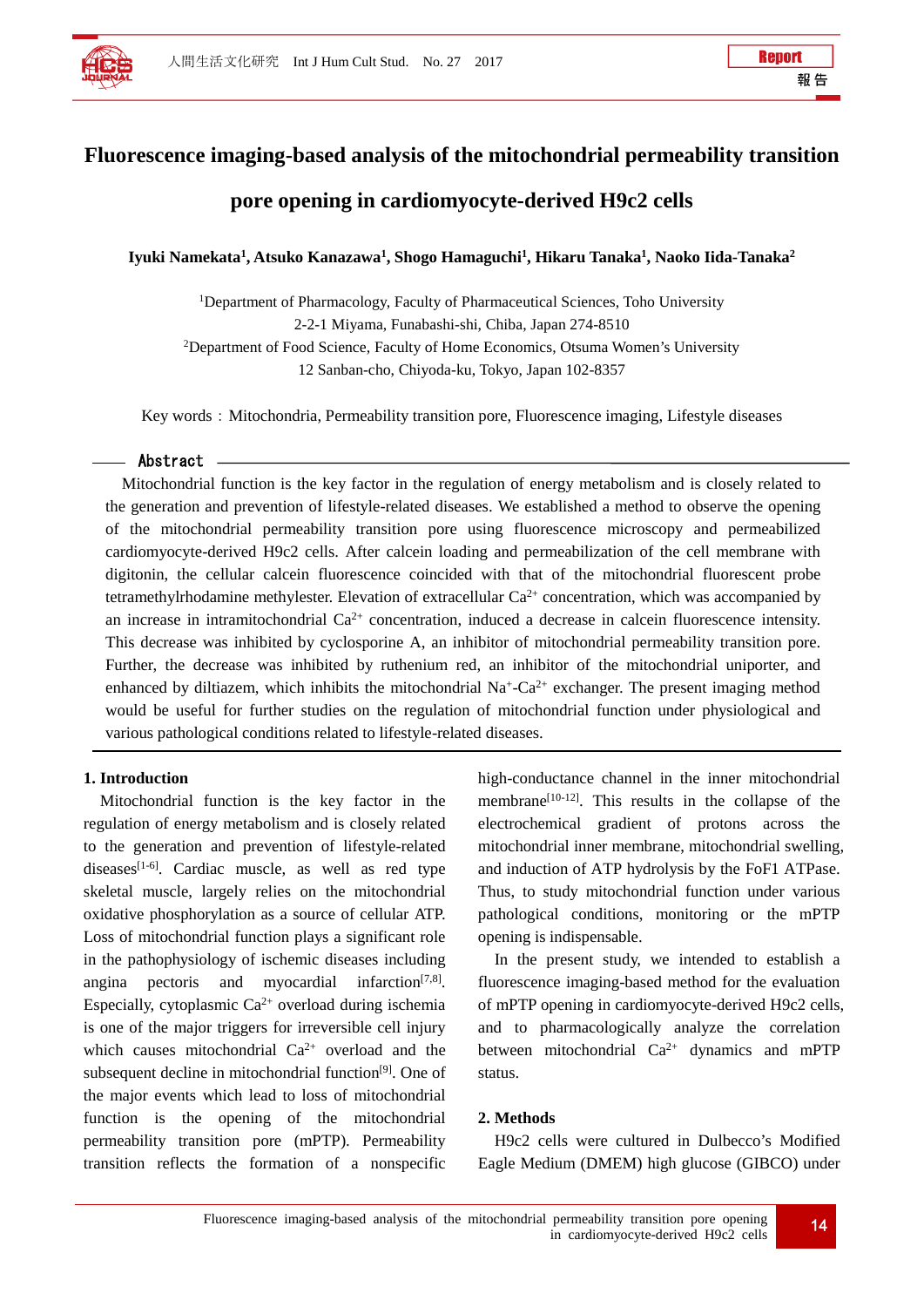

humidified 5% CO<sub>2</sub> atmosphere. For the measurement of mPTP opening, H9c2 cardiomyocytes were incubated with calcein (0.5 μM calcein/AM for 15 min at 37°C). The plasmalemmal membrane was permeabilized by perfusion with digiton in  $(20 \mu g/ml)$ in a  $Ca<sup>2+</sup>$ -free extramitochondrial solution containing (in mM) 50 KCl, 80 potassium aspartate, 4 sodium pyruvate, 20 HEPES,  $3 \text{ MgCl}_2$ ,  $3 \text{ Na}_2$ ATP,  $5.8 \text{ glucose}$ , and 3 EGTA (pH 7.3 with KOH). The quenching of cytosolic calcein was achieved by addition of 1 mmol/L CoCl<sub>2</sub> to the solution. On measurement of mPTP opening, the  $Ca^{2+}$  concentration of the extramitochondrial solution was changed from 0 nM to 300 nM. The free  $Ca^{2+}$  concentration was adjusted using the software Webmax extended. Two dimensional images of calcein fluorescence were obtained under excitation at 488 nm. Tetramethylrhodamine ethylester (TMRE) and Rhod 2 fluorescence was imaged under excitation at 514 nm by confocal and epifluorescence microscopy as in our previous studies $[8,13,14]$ . The time course of the whole cell fluorescence intensity was calculated with Aquacosmos software (Hamamatsu Photonics).

#### **3. Results**

Calcein fluorescence of H9c2 cells was images with confocal microscopy. Calcein fluorescence in intact H9c2 cells was uniform throughout the cells including the nucleus (Fig. 1A). Permeabilization of the cell membrane resulted in a decrease in the total fluorescence intensity; the residual fluorescence was present throughout the non-nuclear region with an elongated granular appearance (Fig. 1B). Both the appearance and intracellular localization of calcein fluorescence highly correlated with that of the mitochondria marker TMRE (Fig. 1C, 1D).

Effect of various interventions on the mitochondrial calcein fluorescence was examined with epifluorescence microscopy. Elevation of extramitochondrial  $Ca^{2+}$  concentration of the permeabilized H9c2 cells from 0 nM to 300 nM resulted in an increase in the fluorescence of the



Figure 1. Localization of calcein fluorescence to the mitochondria in digitonin-permeabilized H9c2 cells imaged by confocal microscopy. A: Calcein fluorescence before membrane permeabilization. B: Calcein fluorescence after permeabilization. C: TMRE fluorescence of the cells shown in B. D: Merge of calcein and TMRE fluorescence shown in B and C.



Figure 2. Effect of extramitochondrial  $Ca^{2+}$ elevation on mitochondrial  $Ca^{2+}$ . Mitochondrial  $Ca^{2+}$  was monitored with Rhod-2 fluorescence and the extracellular  $Ca^{2+}$ was elevated during the period between the horizontal red lines.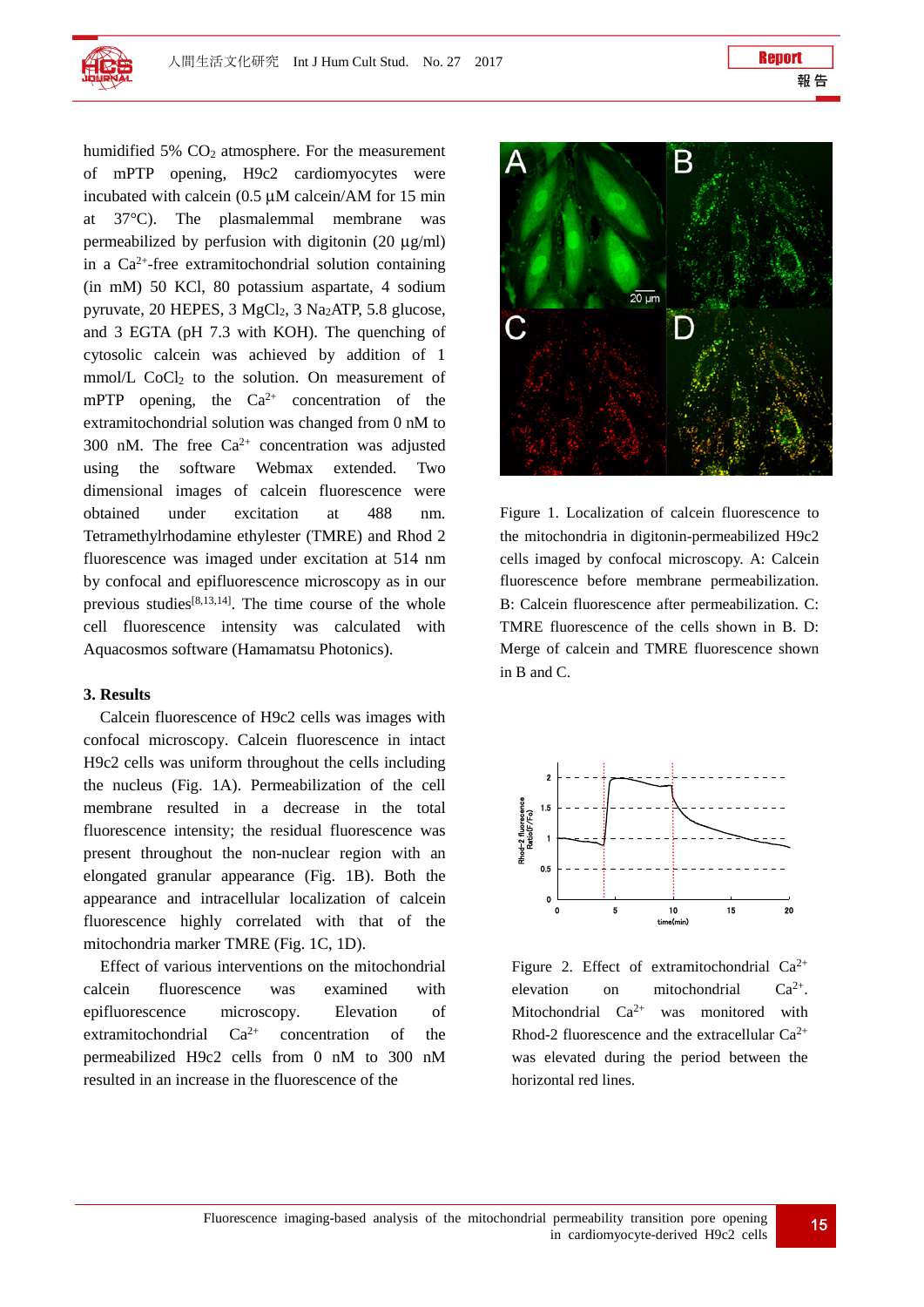



Figure 3: Effect of cyclosporine A on the Ca2+-induced decrease in mitochondrial calcein fluorescence. Extramitochondrial  $Ca^{2+}$ concentration was elevated in the absence (red) and presence (orange) of cyclosporine A. The blue symbols indicate the time control.



Figure 4. Effect of mitochondrial  $Ca^{2+}$  transporter inhibitors on mitochondrial calcein fluorescence. Extramitochondrial  $Ca^{2+}$  concentration was elevated in the absence (red) and presence of ruthenium red (purple) or diltiazem (gray).

mitochondrial  $Ca^{2+}$  indicator Rhod 2. The increased Rhod 2 fluorescence was reversed to basal level on return to  $Ca^{2+}$ -free extramitochondrial solution (Fig. 2). On the other hand, elevation of extramitochondrial  $Ca^{2+}$  concentration from 0 nM to 300 nM resulted in a decrease in calcein fluorescence intensity by  $54 \pm$ 2.3% (N=46; Fig. 3). Cyclosporin A, a mPTP inhibitor, attenuated the decrease in calcein fluorescence intensity; the intensity was decreased by  $23 \pm 1.7\%$  $(n=43; Fig. 2)$ .

Ruthenium red (1 μM), an inhibitor of the mitochondrial Ca2+ uniporter, inhibited the extracellular Ca2+-induced decrease of calcein fluorescence; the decrease in intensity was  $26 \pm 2.6\%$ (n=17). In contrast, diltiazem (100  $\mu$ M), an inhibitor of the mitochondrial  $Na^+$ -Ca<sup>2+</sup> exchanger, enhanced the decrease in calcein intensity; the decrease in intensity was  $61 \pm 4.9$  % (n=12; Fig. 4)

### **4. Discussion**

In this study, we established a fluorescence imaging –based method for the evaluation of mPTP opening in cardiomyocyte-derived H9c2 cells using calcein fluorescence. Among the available fluorescent molecules, calcein has been used as the probe of choice to detect mPTP opening with imaging techniques<sup>[15]</sup>. Calcein has a suitable molecular mass (622 Da) and, despite its aromatic core, is highly hydrophilic because of its six negative and two positive charges at pH >  $7^{[16]}$ . Although it is cell impermeant, calcein can be easily loaded into cells and organelles by using its acetomethoxy ester form. Finally, calcein does not undergo  $Ca^{2+}$ -dependent changes in fluorescence at physiological pH, although its emission can be quenched by several metals, including  $Co^{2+ [16,17]}$ . In the present study, cytosolic calcein fluorescence of permeabilized H9c2 cells was in good correlation with TMRE fluorescence (Fig. 1) indicating that the calcein fluorescence is localized to the mitochondria. The increase in cytoplasmic  $Ca^{2+}$  concentration, which causes an increase in mitochondrial  $Ca^{2+}$  concentration (Fig. 2), resulted in a decrease in mitochondrial calcein fluorescence (Fig. 3). This indicates that calcein escapes from the mitochondria through some transporting mechanism dependent on intramitochondrial Ca2+.

The mPTP forms from the F-ATP synthase, which can switch from an energy conserving device to an energy dissipating device through opening of a high conductance channel<sup>[10-12]</sup>. The mPTP allows unrestricted movement of solutes up to 1.5 kDa in size both in and out of the mitochondrial inner membrane. The opening of mPTP is triggered by various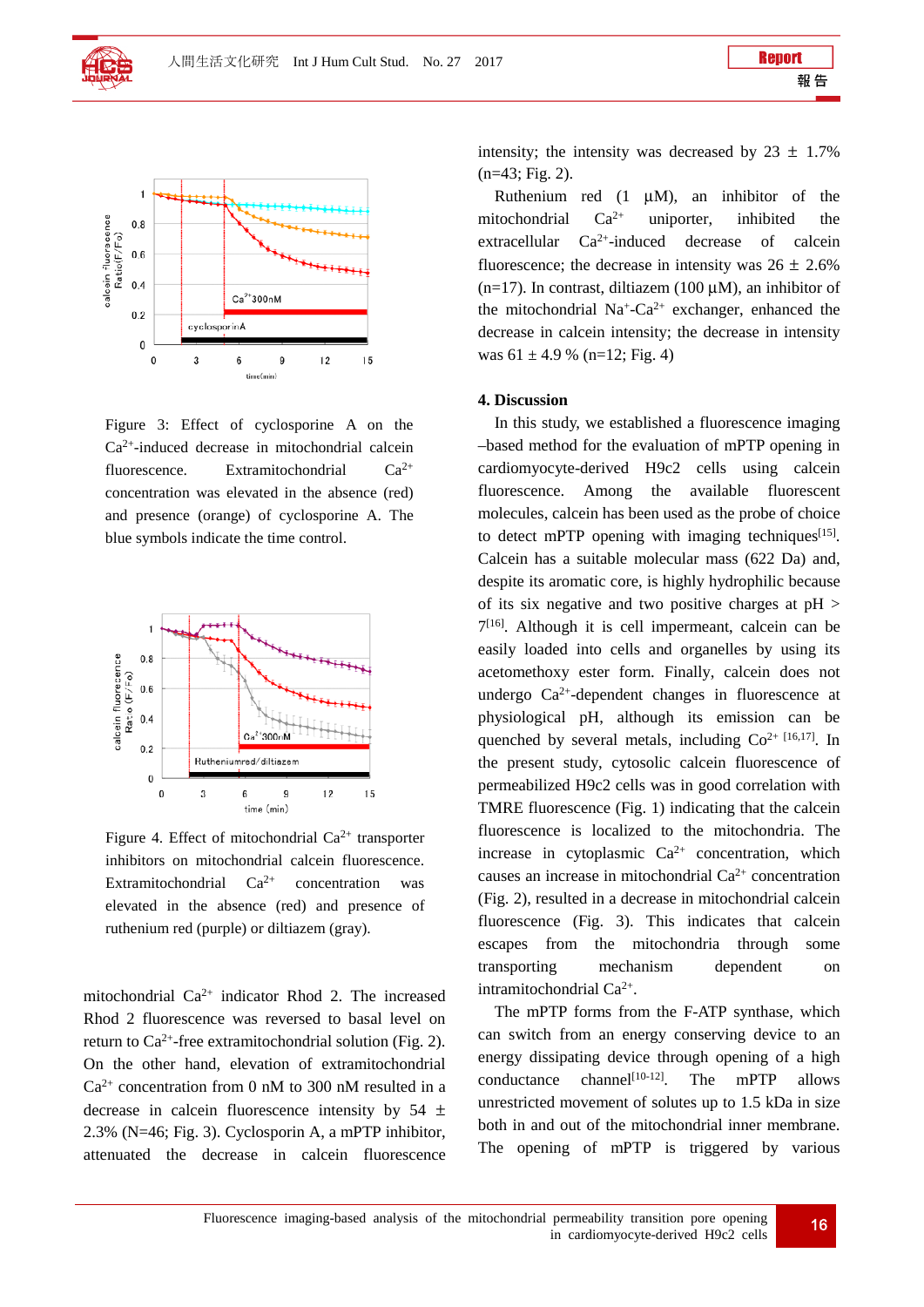

endogenous factors including mitochondrial  $Ca^{2+}$ . Cyclosporin A is a lipophilic cyclic peptide of 11 amino acids with a molecular weight of 1202 kDa, which is widely used as an immunosuppressant and anti-rejection drug in solid organ transplantation. When applied to cells, cyclosporin A inhibits mPTP opening through binding to cyclophilin D, a peptidyl-prolyl cis-trans isomerase which plays an important role in the mPTP opening $[11,18]$ . In the present study, the  $Ca^{2+}$ -induced decrease in mitochondrial calcein fluorescence was attenuated by cyclosporin A (Fig. 3), which indicates that the mPTP serves as the pathway for the escape of calcein from the mitochondria.

Mitochondria have specific transport pathways for  $Ca^{2+}$  uptake and release, such as the  $Ca^{2+}$  uniporter and the  $Na^{\dagger}\text{-}Ca^{2+}$  exchanger<sup>[19]</sup>.  $Ca^{2+}$  influx into mitochondria occurs via the  $Ca^{2+}$  uniporter, which is driven by the negative charge of the mitochondrial membrane potential and inhibited by ruthenium red<sup>[19,20]</sup>. Extrusion of mitochondrial  $Ca^{2+}$  is mediated primarily via mitochondrial  $Na^+$ -Ca<sup>2+</sup> exchanger, which is activated by  $Na<sup>+</sup>$  gradients between the matrix and the cytosol<sup>[19]</sup> and is inhibited by diltiazem<sup>[21]</sup>. We have shown in our pervious study that inhibition of the mitochondrial uniporter inhibited, while mitochondrial  $Na<sup>+</sup>-Ca<sup>2+</sup>$  exchanger inhibition enhanced, the rise in mitochondrial  $Ca^{2+}$  concentration on elevation of extramitochondrial  $Ca^{2+}$  concentration<sup>[14]</sup>. In the present study, the extramitochondrial  $Ca^{2+}$ -induced decrease in mitochondrial calcein fluorescence was inhibited by ruthenium red and enhanced by diltiazem (Fig. 4). These results provide further pharmacological evidence that the mPTP opening was triggered by elevation of mitochondrial Ca2+.

Cytoplasmic Ca2+ overload leads to cellular dysfunction through multiple pathways. There is increasing evidence suggesting that  $Ca^{2+}$  accumulation in the mitochondria is one of the major triggers for irreversible cell injury under pathological conditions such as myocardial ischemia<sup>[9]</sup>. The results of the present study suggested that inhibition of  $Ca^{2+}$  influx to mitochondria during ischemia results in an inhibition of mPTP opening and may lead to preservation of mitochondrial function and cardioprotection. This

hypothesis is supported by studies showing that agents such as ruthenium red or cyclosporine A, which either directly or indirectly prevent mPTP opening, enhances the recovery of following ischemia reperfusion $[22,23]$ . In contrast, inhibition of the mitochondrial  $Na^+$ -Ca<sup>2+</sup> exchanger, which induced an increase in mitochondrial  $Ca<sup>2+</sup>$  and mPTP opening during ischemia, was reported to produce deleterious effects during ischemia reperfusion including reduced resynthesis of energy phosphate<sup>[24]</sup>.

In conclusion, the presently described fluorescence microscopy-based analyzing method provides a means to study the factors involved in the regulation of mitochondrial function in intact cells under physiological and various pathological conditions. Its contribution to the studies of lifestyle-related diseases is anticipated.

#### **5. Acknowledgments**

This study was supported in part by Grants-in-Aid for Scientific Research from the ministry of Education, Culture, Science, and Technology of Japan to I.N. (25860194) and H.T. (15K08247).

#### **6. Conflict of Interest**

The authors declare that they have no conflict of interest concerning this study.

#### **7. References**

[1] Duchen MR. Mitochondria in health and disease: perspectives on a new mitochondrial biology. Mol Aspects Med. 2004, 25(4), p.365-451

[2] Duchen MR et al. Roles of mitochondria in human disease. Essays Biochem. 2010, 47, p.115-137

[3] James AM et al. Mitochondrial oxidative stress and the metabolic syndrome. Trends Endocrinol Metab. 2012, 23(9), p.429-434

[4] Kusminski CM et al. Mitochondrial dysfunction in white adipose tissue. Trends Endocrinol Metab. 2012, 23(9), p.435-443

[5] Hoeks J et al. Muscle mitochondria and insulin resistance: a human perspective. Trends Endocrinol Metab. 2012, 23(9), p.444-450

[6] Pintus F et al. Nutrient availability links mitochondria, apoptosis, and obesity. AGING. 2012,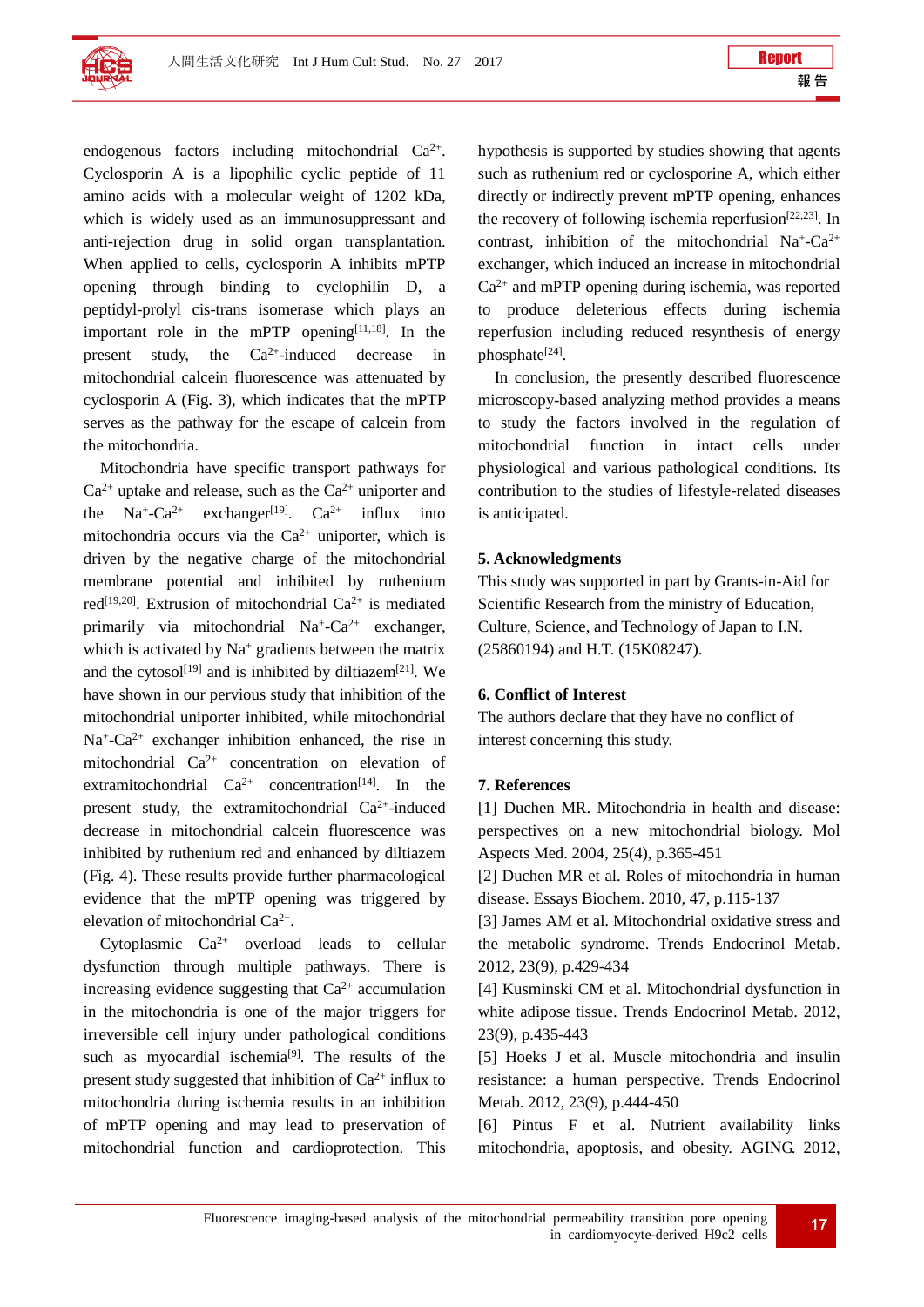

[7] Stanley WC et al. Energy metabolism in the normal and failing heart: potential for therapeutic interventions. Heart Fail Rev. 2002, 7(2), p.115-130

[8] Namekata I et al. Reduction by SEA0400 of myocardial ischemia-induced cytoplasmic and mitochondrial Ca2+ overload. Eur J Pharmacol. 2006, 543, p.108-115

[9] Piper HM et al. Mitochondrial function in the oxygen depleted and reoxygenated myocardial cell. Cardiovasc Res. 1994, 28(4), p.1-15

[10] Bernardi et al. The mitochondrial permeability transition pore: Molecular nature and role as a target in cardioprotection. J Mol Cell Cardiol. 2015, 78, p.100-106

[11] Morciano et al. Molecular identity of the mitochondrial permeability transition pore and its role in ischemia-reperfusion injury. J Mol Cell Cardiol. 2015, 78, p.142-153

[12] Biasutto L et al. The mitochondrial permeability transition pore in AD 2016: an update. Biochim Biophys Acta. 2016, 1863(10), p. 2515-2530

[13] Iida-Tanaka N et al. Membrane-labeled MDCK cells and confocal microscopy for the analyses of cellular volume and morphology. Biol Pharm Bull. 2008, 31(4), p.731-734

[14] Namekata I et al. Pharmacological discrimination of plasmalemmal and mitochondrial sodim-calcium exchanger in cardiomyocyte-derived H9c2 cells. Biol Pharm Bull. 2015, 38, p.147-150

[15] Nieminen AL et al. Contribution of the mitochondrial permeability transition to lethal injury after exposure of hepatocytes to *t*-butylhydroperoxide. Biochem J. 1995, 307, p.99-106

[16] Wallach DE et al. Fluorescence techniques in microdeterminatio of metals in biological materials. II. An improved method for direct complexometric titration of calcium in Small serum samples. Anal Biochem. 1963, 6, p.176-180

[17] Kendall DA et al. A fluorescence assay to monitor vesicle fusion and lysis. J Biol Chem. 1982, 257(23), p.13892-13895

[18] Hausenloy DJ et al. Cyclosporin A and cardioprotection: from investigative tool to therapeutic agent. Br J Pharamcol. 2012, 165, p.1235-1245

[19] Gunter TE et al. Mitochondrial calcium transport: mechanisms and functions. Cell Calcium. 2000, 28(5-6), p.286-296

[20] Matsunaga M et al. Different actions of cardioprotective agents on mitochondrial  $Ca^{2+}$ regulation in a  $Ca^{2+}$  paradox-induced  $Ca^{2+}$  overload. Circ J. 2005, 69, p.1132-1140

[21] Cox DA et al. Selectivity of inhibition of Na<sup>+</sup>-Ca<sup>2+</sup> exchange of heart mitochondria by benzothiazepine CGP-37157. J Cardiovasc Pharmacol. 1993, 21(4), p.595-599

[22] G de J Garcia-Rivas et al.  $Ru<sub>360</sub>$ , a specific mitochondrial calcium uptake inhibitor, improves cardiac post-ischemic functional recovery in rats in vivo. Br J Pharmacol. 2006, 149(7), p.829-837

[23] Zhang SZ et al. Involvement of the mitochondrial calcium uniporter in cardioprotection by ischemic preconditioning. Life Sci. 2006, 78(7), p.738-745

[24] Consolini AE et al. Mitochondrial role in ischemia-reperfusion of rat hearts exposed to high-K+ cardioplegia and clonazepam: energetic and contractile consequences. Can J Physiol Pharmacol. 2007, 85(5), p.483-496

(Received December 8, 2016; accepted December 16, 2016)